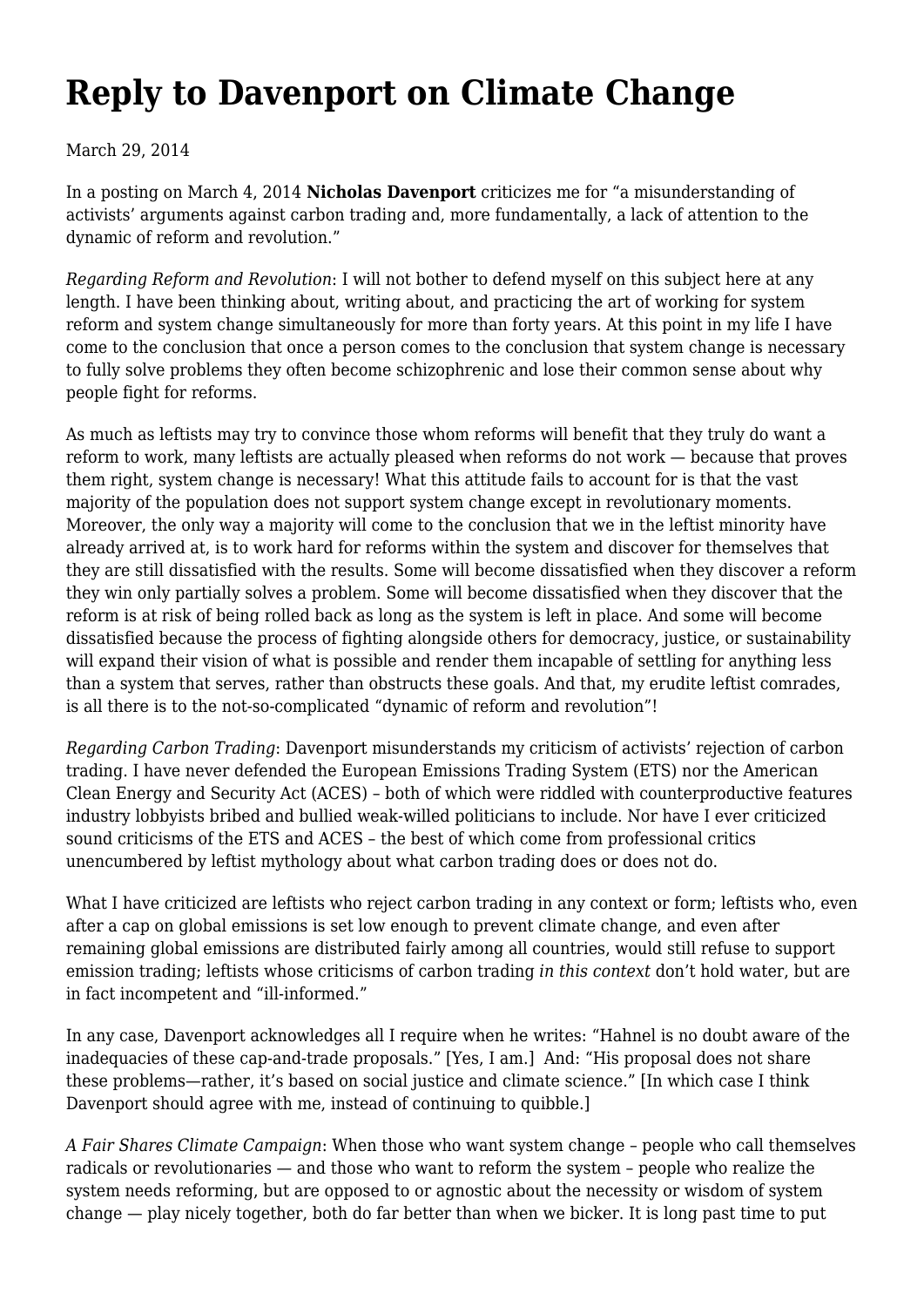aside squabbling over what are at this point mostly non-existent carbon trading programs and unite on a campaign all can support.

The glimmer of hope that emerged from an otherwise discouraging spectacle at the COP 19 meetings in Warsaw was that countries voted to announce publicly by the end of the first quarter of 2015 the level of emissions they individually pledge to commit to achieve by 2020. *This gives us a golden opportunity to mount an international Fair Shares Climate Campaign pointing out how much each country should pledge to reduce emissions*, *so delegates can agree to a treaty that makes fair reductions mandatory at the COP 21 meetings in Paris in December 2015.*

A civil society *Fair Shares Climate Campaign* can provide strong public support for governments making reasonable pledges and put intense international pressure on governments whose pledges are palpably unfair to increase their pledges. In short, it can provide a new focus uniting all groups in civil society who continue to put time and energy into trying to pressure international negotiations at annual COP meetings to approve an effective treaty that is fair before it is too late.

What level of global emissions must be achieved by 2020 to avoid an unacceptable risk of cataclysmic climate change? Three widely discussed global pathways – a strong 2 degrees Celsius, a weak 2 degree Celsius, and a G8 pathway – nicely span the range of global emission reductions under discussion. What is a fair distribution among countries of 2020 global emissions? There is now a body of working knowledge that allows us to make a compelling case for what a fair distribution of any global reduction among countries looks like. The Greenhouse Development Rights "Equity Reference Framework" provides one compelling way to quantify the criteria that were unanimously agreed to by delegates at the initial "Earth Summit" in Rio de Janeiro in 1992, and have been reaffirmed at every COP since, as what must be considered when addressing fairness – historic "responsibility" for having created the problem, and current "capability" of contributing to its solution. The EcoEquity calculator, available to anyone at **[www.ecoequity.org](http://www.ecoequity.org)**, allows users to select key parameters and calculate immediately the fair emission pathways they imply for any country, or group of countries. Fortunately, most choices for parameters do not generate widely different estimates of fair emission pathways for most countries. In other words, just as we have a broad consensus among climate scientists regarding different global emission pathways, we now have a broad consensus among climate equity experts on what a fair distribution of responsibilities for reducing emissions among countries looks like. *This means it is now possible for civil society organizations to explore and identify a range of emission pathways for each country that are fair*.

There is growing support for a *Fair Shares Climate Campaign* from major players like Oxfam, the World Wildlife Fund International, and Friends of the Earth International, from broad coalitions such as the Climate Action Network International, from faith-based organizations such as Christian Aid and the APRODEV network, and from many organizations in Third World Network circles. A Fair Share Campaign facilitates the broadest possible alliance and can appeal to organizations who may disagree about other issues and tactics. Membership in the coalition would be contingent only on support for fair pledges and condemnation of pledges that are demonstrably unfair.

So where is the disagreement? Davenport writes: "To his credit, Hahnel does not water down his proposal in order to make it palatable to the capitalist class and the politicians that serve them. He insists that a global cap-and-trade scheme would have mandatory emissions caps for all countries based on science, differential emissions caps based on principles of global justice, and enforcement mechanisms to prevent cheating and bogus carbon credits. It's a principled proposal." So what is Davenport's criticism? He writes: "The problem is that, in order to keep it principled, [Hahnel] must put so many conditions on cap-and-trade that it might as well be a revolutionary demand." While this is good sound bite, it actually makes no sense.